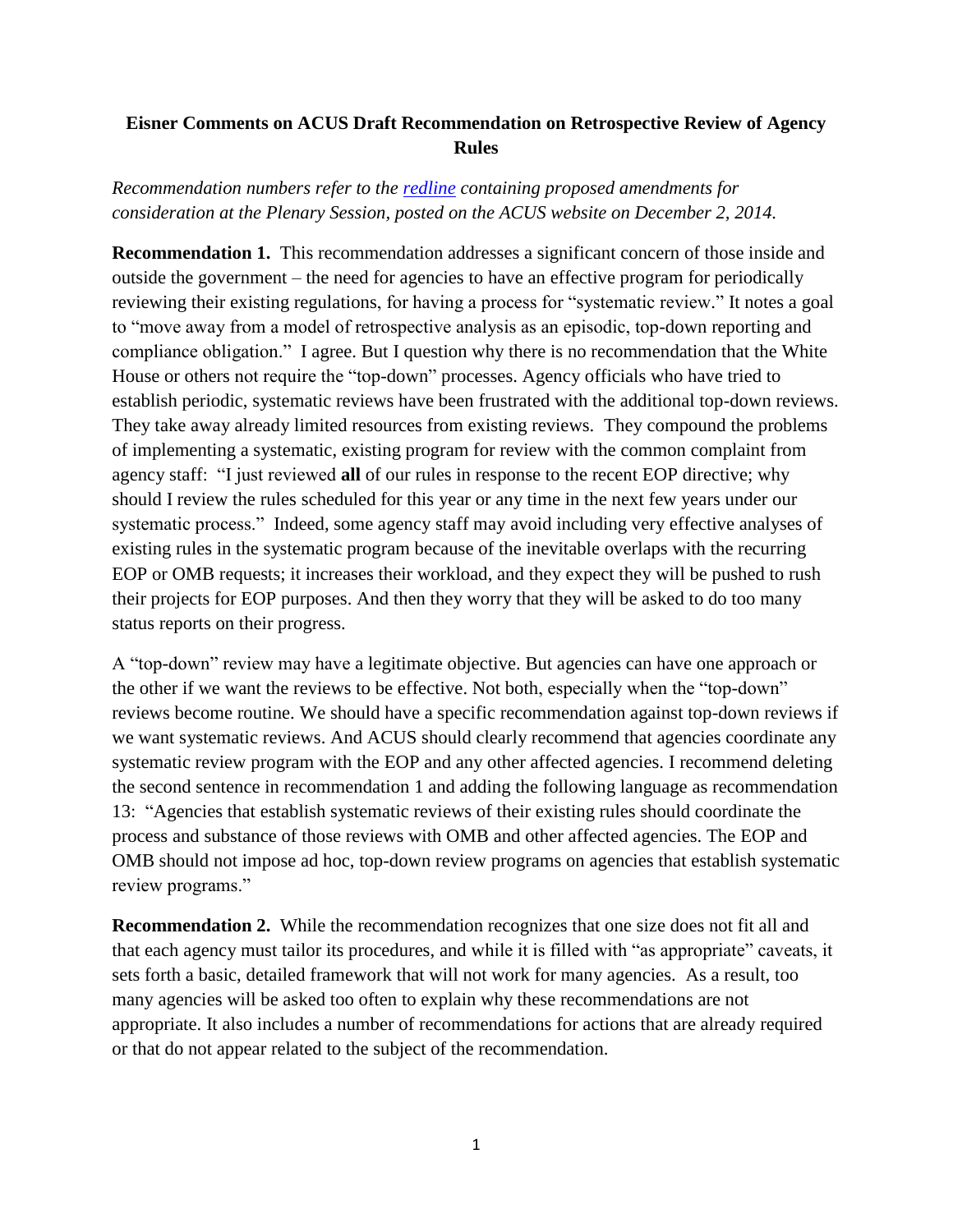For example, in recommendation 2, there is an apparent underlying assumption that agency reviews should be conducted on final rules, and that is often not an effective way to review "existing" rules. Many agency final rules amend existing rules. The FAA, for example, may issue a final rule changing the definition of an "air carrier"; this rule may indirectly result in a modification of the coverage of existing rules applying to manufacturing, training, operations, and reporting requirements for air carriers, their aircraft, and their crews. It might not make sense for the agency to review the final rule changing the definition but, rather, to consider the effect of that rule and many others when it reviews its manufacturing or training standards, etc. Discussing the rigor of the analysis and the methodology setting time frames or discussing public participation in a future review in the proposed and final rule would also be inappropriate and would be more effective if the process for determining those things was set forth in a general description of the agency's review program.

Recommendation 2 also says agencies should state the rule's intended effect, provide measurable outcomes, and identify key assumptions and uncertainties. This recommendation covers all "new regulations." The great majority of new rules are "rules of the road" that set forth "informational requirements" – you drive on the right side of the road and stop at red lights. You need to know where to turn to follow a runway approach or the deadline for an application. Most of these types of rules have no measurable outcome, assumptions, etc.; at a minimum, they do not warrant even the need for more standard form statements about reviews of the rule. In addition, the recommended actions are already requirements for a well-done analysis and should be addressed in the rulemaking documents. Furthermore, agencies are already required to explain how the rule's benefits would justify its costs. For many if not most agency analyses, the framework for any review would be somewhat the same. If the agency justifies the rule's costs by saying it will save 1,000 lives or lower environmental emissions by 1 part per million, that should be what the review looks at – were those benefits achieved and were the projected cost estimates accurate. It is not clear what the recommendation is seeking that is not already in a final rule.

I recommend adding a paragraph at the end of recommendation 2 stating the following: "Agencies that have systematic review plans available on the internet that set forth the process and a schedule for their review of existing rules may address the recommendations in subparagraphs  $(a) - (e)$ , as appropriate, by reference to their plans."

**Recommendation 3.** I agree that it is important for OMB to help agencies gather the necessary information to evaluate the effectiveness of an existing rule, but it is not clear whether this recommendation is suggesting by "accounts separately" that the paperwork burdens would not be a cost of the rule. If the burden is a result of what will be a required submission or recordkeeping requirement, the agency will have to impose that burden in the subject rule or issue another rule to require that. The latter option would be an inefficient approach. This recommendation should be clarified, and if OMB agrees that it is not a burden imposed by the